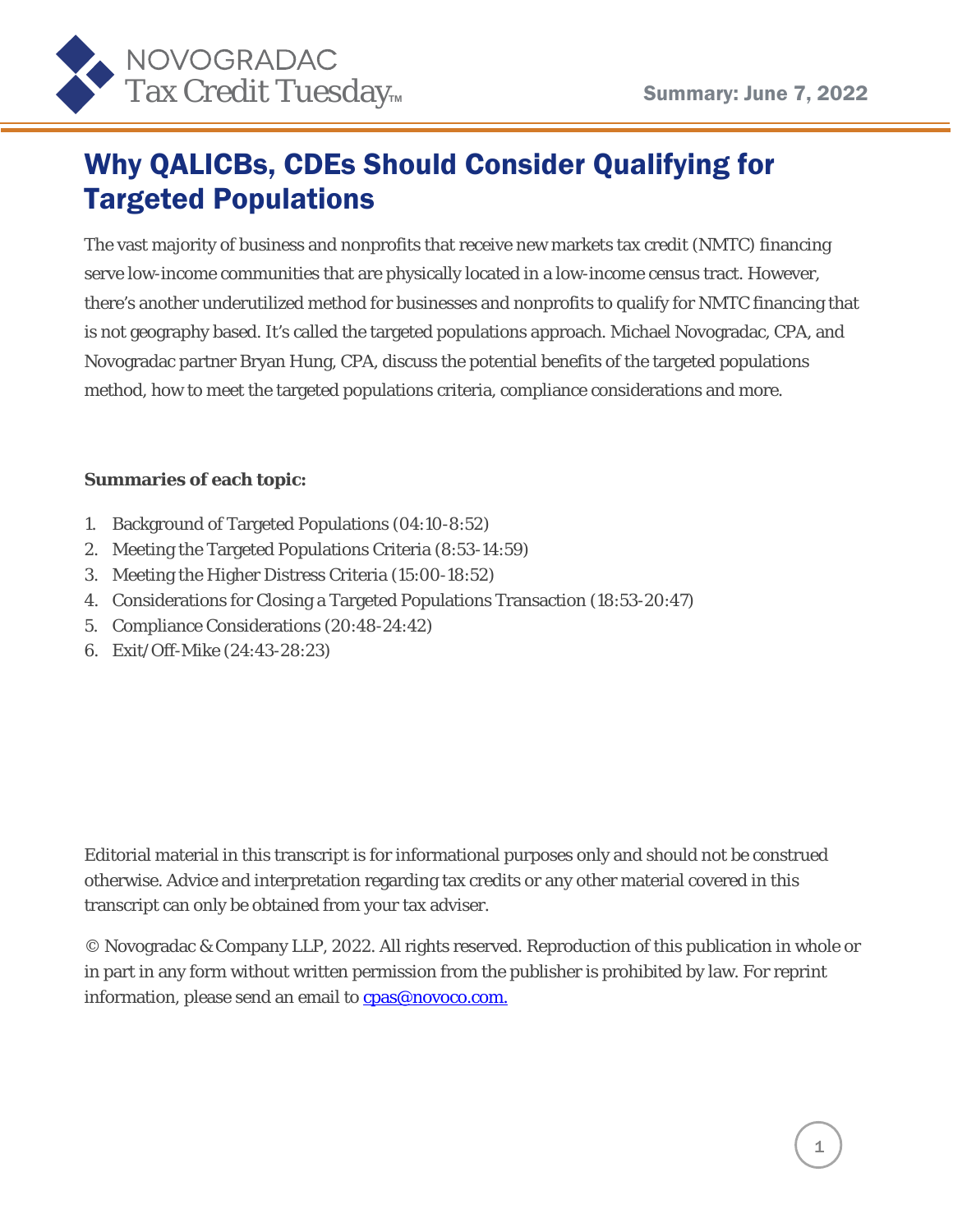

## **Transcript**

[00:00:00] **Michael Novogradac, CPA:** Hello, I'm Michael Novogradac. And this is Tax Credit Tuesday. This is the June 7th, 2022, podcast. Today's podcast is a must-listen for any community development entity that is currently rolling out a new markets tax credit award, or is planning to apply for allocation in a future new markets tax credit application round. Today's topic is probably even more important to any business and nonprofit seeking new markets tax credit subsidized financing.

Now the new markets tax credit is a federal incentive that drives private debt and equity capital to businesses and nonprofits serving low-income communities. Generally speaking, the term "low-income community" is a census-tract-based definition under the new markets tax credit. This would mean a census tract is considered a low-income community if it has a poverty rate of at least 20% or a median family income that is 80% or less of the metropolitan area median income. So that's the geographic definition of a low-income community.

Now the overwhelming majority of businesses and nonprofits that receive new markets tax credit financing have met the statutory requirements of the code by physically locating in a low-income census tract.

Now I say "overwhelming majority," I don't say "all" are located in a low-income community because there is another underutilized method that allows the nonprofit or business to qualify for new markets tax credit financing method that is not geography based. That method is referred to as the targeted populations approach. Under this targeted populations approach, a population is treated as a low-income community and the business or nonprofit needs to serve this group in order to be eligible for new markets tax credit financing. The targeted populations approach can enable a business or nonprofit to qualify for the new markets tax credits subsidized financing, even if the business or nonprofit is not qualified under the census tract-based criteria of the general approach.

Today's episode will focus on this vastly underutilized option. If you're listening to this podcast and you have a business or nonprofit that is already located in a low-income census tract, you might think there's no reason to look at the targeted populations approach, but don't make that judgment too hastily. Your business or nonprofit may benefit from using the targeted populations method, even if it's already in a low-income census tract. That's because community entities or CDEs generally commit to financing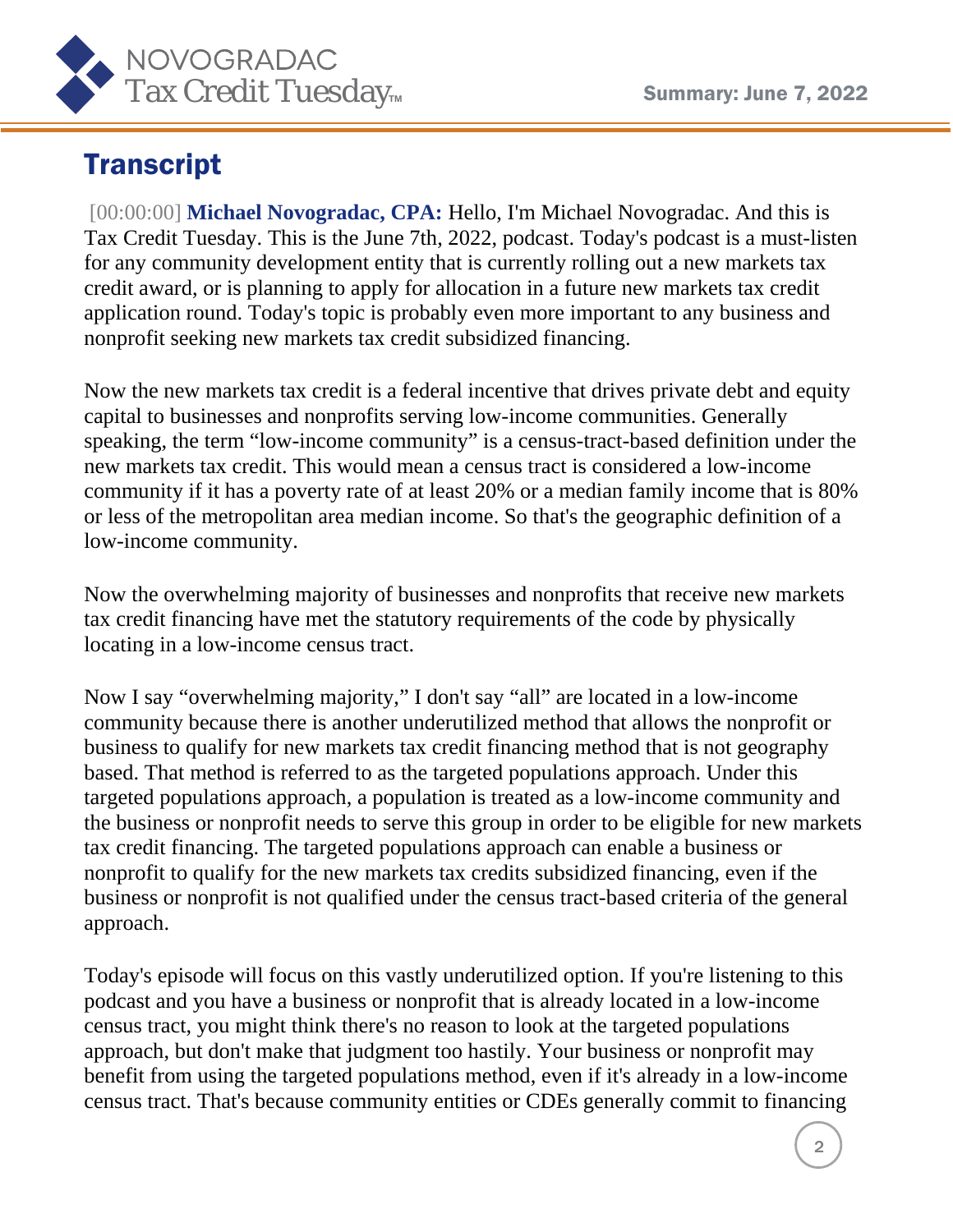

businesses or nonprofits that are at a higher level of distress or serving communities at a higher level of distress than the statutorily defined minimums for the definition of lowincome community.

So in order to access the new markets tax credit allocation of these CDEs, your business needs to satisfy higher distress criteria. We at Novogradac find that the targeted population is sometimes a more viable way to help CDEs satisfy their higher distress criteria than location-based criteria alone.

So in short, if you think your business is not eligible for new markets tax creditsubsidized financing because it's not in a qualified census tract, you should consider the targeted populations method. And even if your business is already located in a lowincome census tract, but you're having difficulty attracting new markets tax credit financing because your census tract isn't considered highly distressed, you also should consider the targeted populations methods.

Now joining me in this week's discussion is my partner Bryan Hung from Novogradac's Long Beach, California, office. Bryan has extensive expertise with historic tax credits and the new markets tax credit. Bryan helps many clients each year learn about the untapped potential of the targeted populations method.

So we're very fortunate to have him on the podcast to share those insights today. If you're ready, let's get started.

[00:04:04] **Michael Novogradac, CPA: So Bryan, welcome to Tax Credit Tuesday.** 

[00:04:07] **Bryan Hung, CPA:** Thanks for having me, Mike. Happy to be here.

#### Background of Targeted Populations

[00:04:10] **Michael Novogradac, CPA:** So before we get into the details as to what makes a business or nonprofit eligible for the targeted populations method, let's take a step back and discuss why this option exists.

Now I know that the targeted population method was not originally part of the new markets tax credit when it was enacted in December of 2000. So, Bryan, if you could share with our listeners why the targeted populations approach or option was created.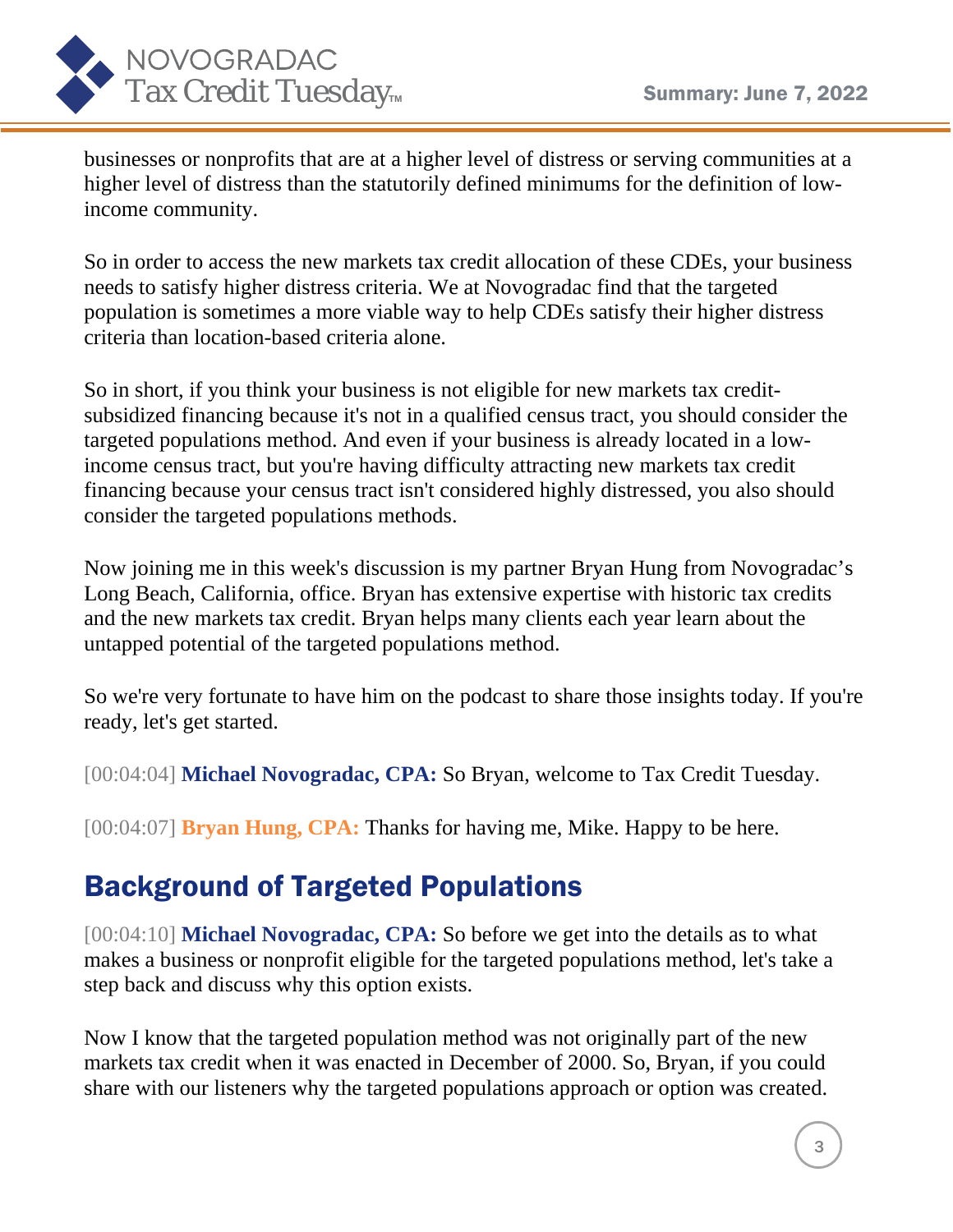

[00:04:36] **Bryan Hung, CPA:** Sure. As you mentioned, the new markets tax credit program was created to drive investments to help local communities.

I think for the first few years in New Markets Tax Credit program, the definition of a low-income community was geographically based and qualifying businesses had to be located within a low-income census tract. And I think, few years went by and I think it was realized that not all low-income communities are being served.

And I think that's the reason why targeted population was created and it was created so that a low-income community did not have to be geographically based. It could be outside of low-income census tract, but serving the low-income community. And the lowincome community could be considered the employees or the customers of the business. And the targeted population option was enacted through the American Jobs Creation Act of 2004 and using targeted populations, CDEs can now invest in projects. For example, health clinics that serve the low-income population or manufacturing facilities that employ low-income workers, regardless of if it's located in low-income community census tract or not.

[00:05:56] **Michael Novogradac, CPA: Great. Thank you for that background. Let's** start off in terms of a landscape of new markets tax credit transactions at what percentage of the financings that you work on would you estimate use targeted populations as their definition of local community, as opposed to a low-income census tract-based definition of low-income community?

[00:06:17] **Bryan Hung, CPA:** Sure. I think for the first few years when targeted population was enacted there was very little actually involving targeted population, but in the last seven, eight years, I see an uptick picking up on transactions using targeted population, but it's still right now in the last seven years, I would say about 5% of the transactions I work on involve targeted populations.

[00:06:38] **Michael Novogradac, CPA:** And what portion of those do you think are using targeted populations because they're not located in low-income community as opposed to using targeted populations in order to be serving a higher distressed population?

[00:07:6:52] **Bryan Hung, CPA:** Eighty percent of the transactions I work on are targeted population projects that are not located in a low-income community, low-income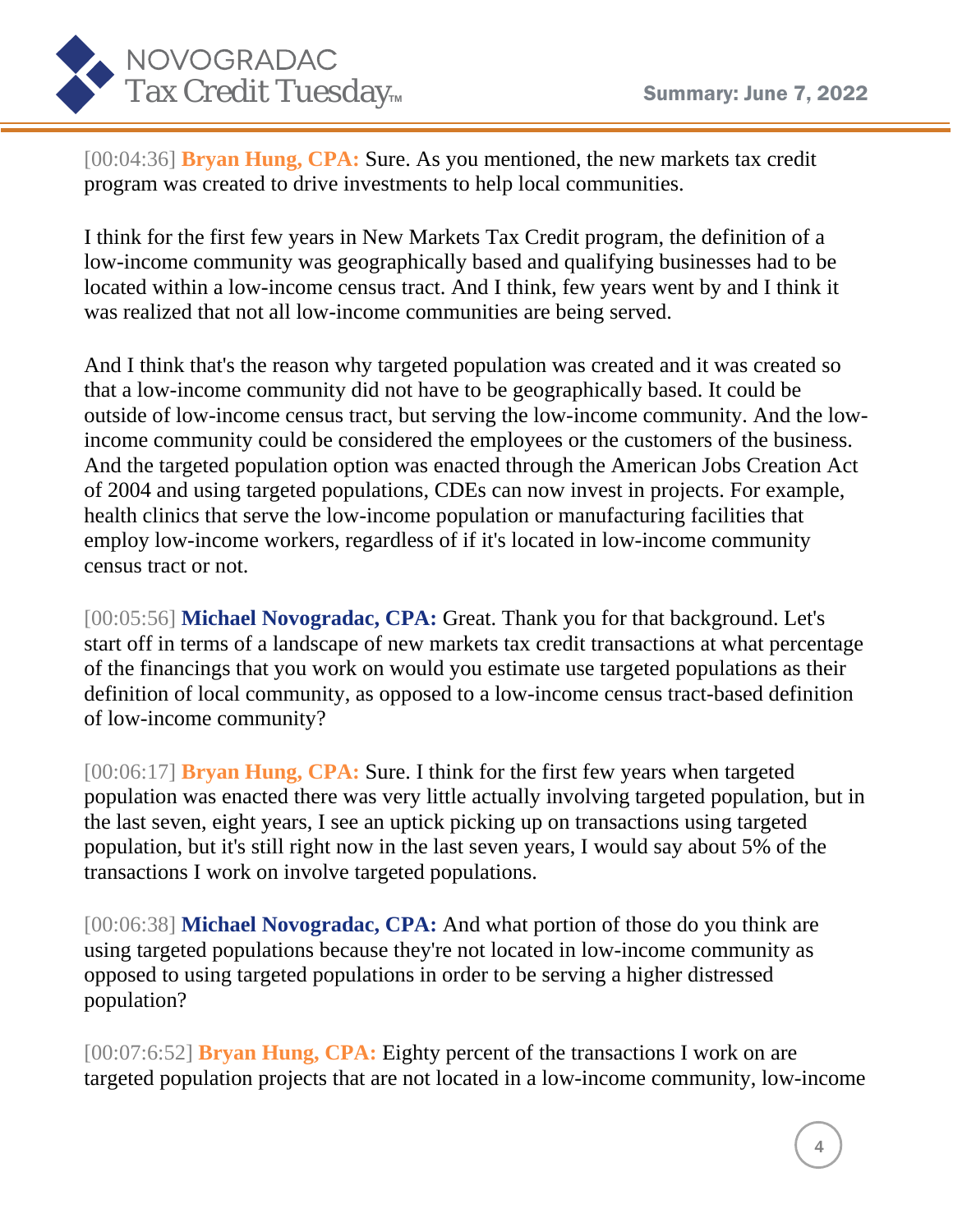

census tract versus about 20% that are located in a low-income census tract, but do not meet the definition of higher distress.

[00:07:07] **Michael Novogradac, CPA:** Got it. Yeah. So in terms of the, the lack of use, if you will, you said it's been rising, but it's still only sort of that 5%-ish range of financings are through the targeted populations approach. Maybe you could explain to our listeners why you think the ratio is so skewed towards location-based, as opposed to targeted populations based.

[00:07:34] **Bryan Hung, CPA:** Sure. So I think new markets itself is complex in terms of qualifying for their financing and understanding how to close a new markets tax credit transaction. And I think that in itself requires a high learning curve for people to understand and work on to close those deals and then to add in targeted population was another layer of complexity to these highly structured new markets tax credit transactions.

And sometimes, they're not as familiar with these requirements, so they tend to avoid them, or they might not understand, or not even know about this tax credit for this targeted population approach. So the new markets tax credit is already complex and then adding an additional layer makes it harder to close these transactions.

And I think maybe sometimes businesses are scared or not as excited adding more complexity for a complex transaction. And also there are ongoing compliance requirements that is more than a normal new markets tax credit transaction that's located in a low-income community. So because of all this additional work, I think people tend to avoid these as much as possible.

#### Meeting the Targeted Populations Criteria

[00:08:53] **Michael Novogradac, CPA:** So maybe to summarize it, they're not that familiar. Number one, they've been maybe unfamiliar with the options, so it's not something they consider. Two, it does add a level of additional complexity and no matter how complex the transaction is, you always want to do less complex than you never, ever encourage complexity. Then three, it does have a little bit more in terms of annual compliance requirements.

So maybe let's switch to what it actually means in terms of how a business meets the targeted populations criteria. When we look at location-based, there's various metrics to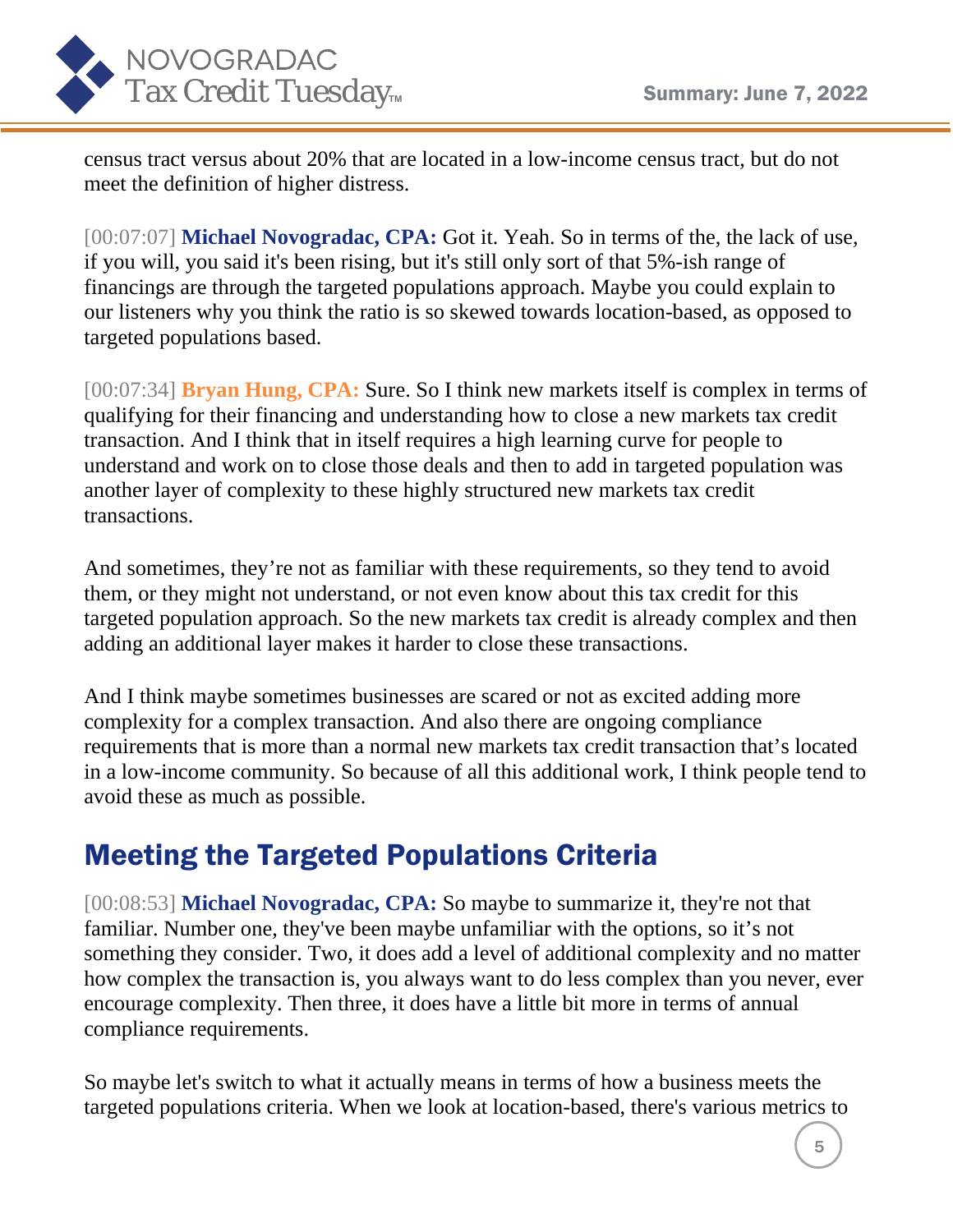

identify whether or not the business or nonprofit is operating in a low-income community.

But when you're serving a targeted population, you didn't have to have other metrics to identify whether or not a business or nonprofit is serving this low-income community, which is people. So maybe you could discuss the three ways for listeners as to how a business or nonprofit meets the targeted population criteria, the ways in which they can meet it.

[00:09:54] **Bryan Hung, CPA:** Sure. There are three ways that a business can meet the targeted population requirements. The first approach is your employees of a business. Enough employees of a business have to be qualified as a low-income person. The second approach is revenue based and basically it's the people that you serve through your business. They have to qualify as a low-income person. And the third and last approach is having an owner that qualifies as a low-income person. And when I say lowincome person, it's really a family-based test. So the person, and then all their family members within that person's family.

[00:10:42] **Michael Novogradac, CPA:** So which of these three, what percentage of new markets tax credit clients, use the employment approach or the client service approach versus the owner approach?

[00:10:53] **Bryan Hung, CPA:** So, I think the overwhelming majority of my targeted population deals have been through the employee approach. I would say about 90% of the transactions I close use employee approach. The rest of the 10% is through the customer approach. And I have not experienced closing a deal where the owner approach was used. And I would imagine that's pretty difficult.

[00:11:22] **Michael Novogradac, CPA:** What I would suspect is the owner approach also doesn't fit in well with the business strategies that most CDEs applying for allocations, apply for that they're generally focused on employing low-income persons or serving low-income persons as opposed to financing businesses that are owned by lowincome persons.

Would you agree with that as a general rule?

[00:11:44] **Bryan Hung, CPA:** Yep. I agree. I agree. The community benefits that CDEs are looking for are usually targeted, serving low-income persons.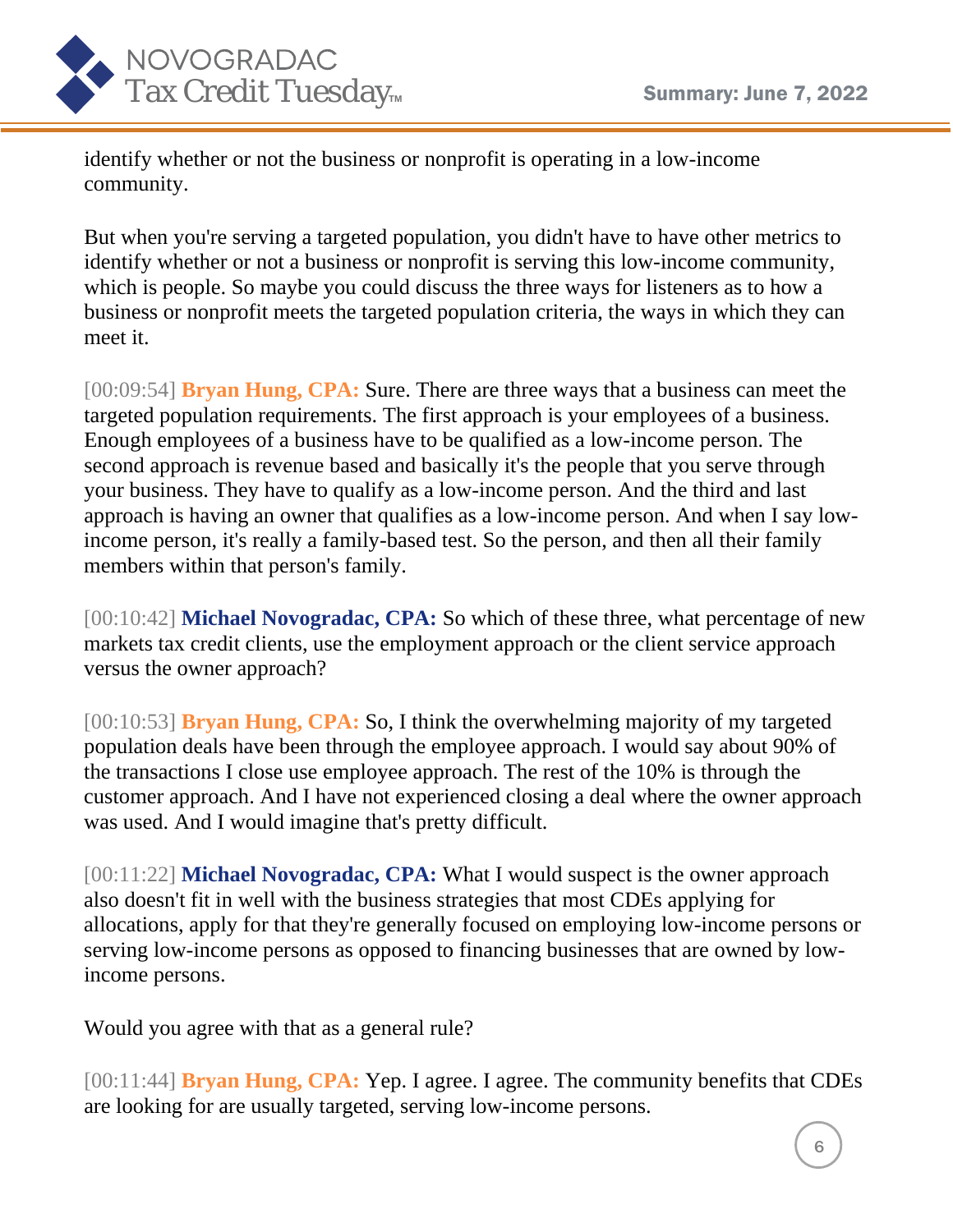

[00:11:52] **Michael Novogradac, CPA:** And also just from a compliance risk perspective, it strikes me that if you're focusing on employing low-income persons, that's pretty manageable from an ongoing compliance perspective.

It strikes me that when you're serving low-income persons, it can be a little bit more challenging to meet the various threshold requirements, which we'll talk about in a moment. Obviously, the low-income owner would be fairly straightforward to document as well, similar to the employment, but for other reasons, that one isn't used as often.

And I did mention in the intro, if a business owner looks at new markets tax credits, should consider targeted populations if they're not in a low-income community or if the low-income community that they're in isn't highly enough distressed in order to attract an allocation from a CDE. Are there any other reasons or anything you wanted to amplify on that?

[00:12:45] **Bryan Hung, CPA:** Yes, Mike. So there is one thing I do want to point out to our listeners. And one is that geography still needs to be considered because targeted populations has a threshold limit in terms of area median income. So a business cannot be located in a census tract that's above 120% of area median income.

[00:13:07] **Michael Novogradac, CPA:** Right. Thank you for that. So that's so we have to be mindful of that while the targeted population you're serving isn't an area-based concept, where the business is located still has this 120% area median income limit in terms of their eligibility for financing. So it seems like we've talked about businesses and they obviously should be focused on this method because it can help them attract financing, new markets tax credit subsidized financing thing that CDEs need to be aware of.

And then it seems like CDEs in turn should be focused on targeted population method because it increases the pool of eligible businesses. Are there other reasons why you think community development entities should be focused on targeted populations?

[00:13:56] **Bryan Hung, CPA:** Well, I think that's one of the biggest reasons is that it increases the pool of eligible businesses and it allows CDEs to maybe choose really great projects versus very good projects.

And by having these businesses meet the high distress criteria they're allowed to invest in projects that are say the best of the projects that they're looking at. Another item I think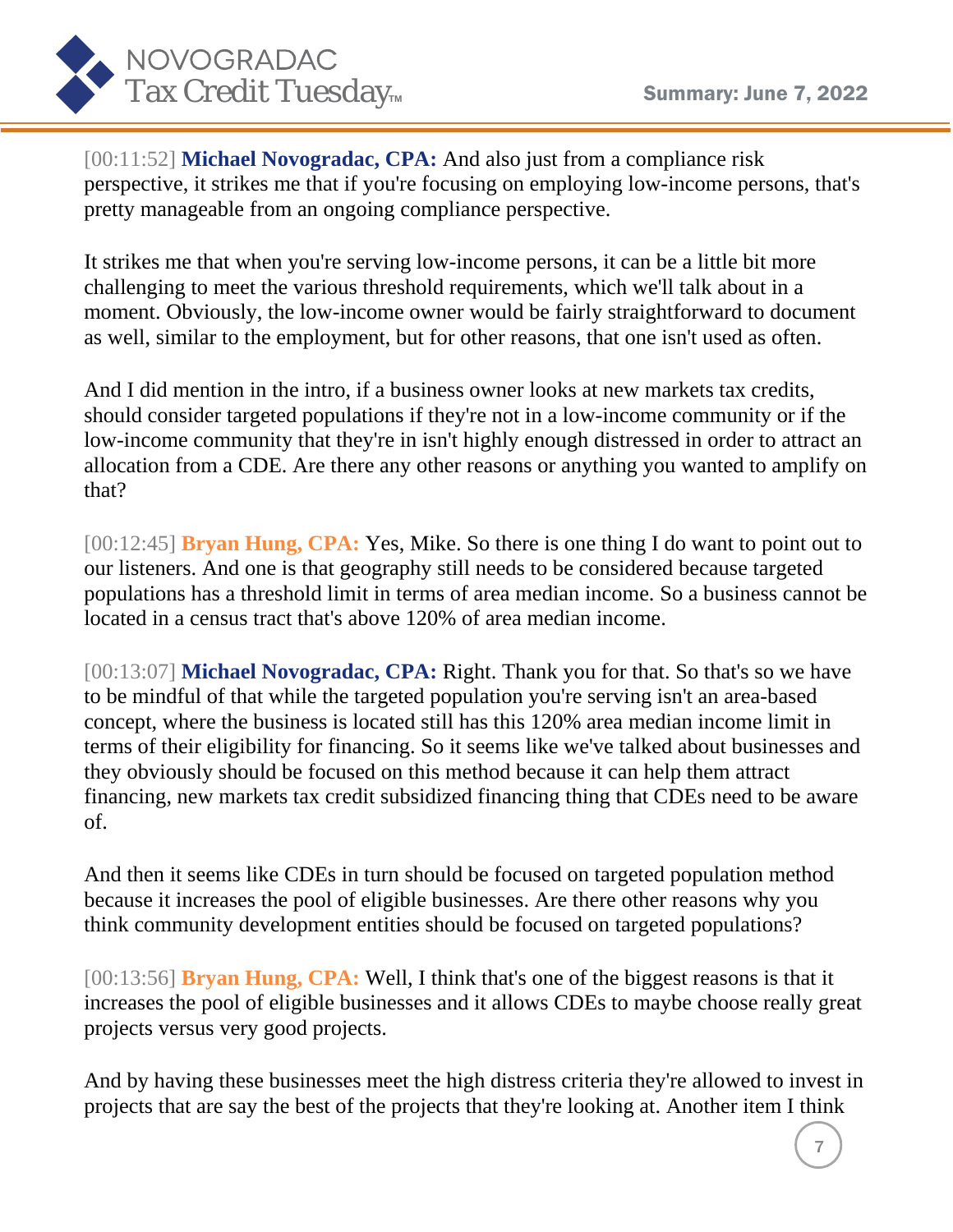

could be, it allows flexibility. So, when COVID first hit, there was all of a sudden shift to food banks. And food banks they might not qualify for new markets, but I worked on a transaction where we were able to qualify a food bank using targeted population to try to get dollars to that nonprofit so they can purchase more food to serve the community during when COVID first hit where there's a great need.

## Meeting the Higher Distress Criteria

[00:15:00] **Michael Novogradac, CPA:** No, that's a great example. That's a great example. So maybe we can talk a bit about what the higher distress criteria are for targeted populations.

[00:15:12] **Bryan Hung, CPA:** Sure, Mike. So, to qualify for high distress, a low-income community business has to have at least 60% of their employees qualify as low-income persons or 60% of their gross revenue generated from a low-income person or 60% of the business is owned by a low-income person. If I could elaborate on the 60% gross revenue: The gross revenue is actually looking at the total revenue numbers. So maybe if you're charging a low-income person less than say a not low-income person and then you have to have maybe even more than 60% of your customer from the local community to make up the difference.

[00:16:03] **Michael Novogradac, CPA:** Okay. So what, I don't know that we've discussed this year. So what makes up a targeted population under the general rule? You just described the higher distress criteria, but as a general rule, what does it mean to be a targeted population? What is eligible to be a member of a targeted population?

[00:16:24] **Bryan Hung, CPA:** That's a great question, Mike. So the statutory requirement is 50% of gross revenue generated from low-income persons. Forty percent of employees have to be a low-income person or 50% of the business is owned by a lowincome person. And this is the minimum threshold to meet the statutory requirement for targeted population.

[00:16:44] **Michael Novogradac, CPA:** So basically those are 50% or 40% standards and the higher distress raises those to a 60% standard.

[00:16:52] **Bryan Hung, CPA:** That is correct.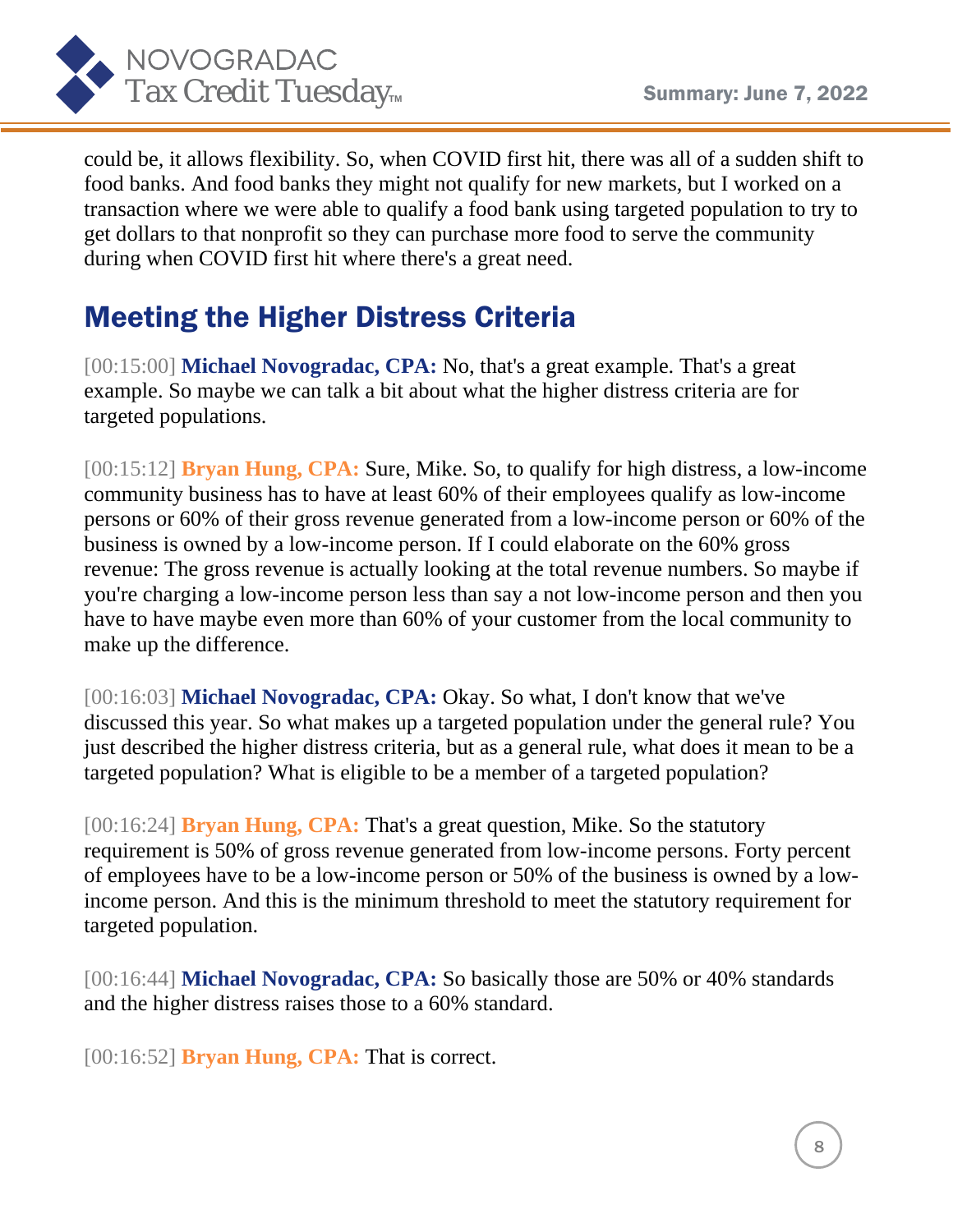

[00:16:54] **Michael Novogradac, CPA:** So maybe you could share an example of a client that came to you, who wasn't thinking about targeted populations. And then after you discussed it with them, they ended up, not that you were suggesting this, or you should go down targeted populations, as you're working with them, you realized that targeted populations was probably a better approach.

[00:17:15] **Bryan Hung, CPA:** Sure Mike. Yeah. So, a couple of years ago I was working with an organization and they say they serve the low-income community as just part of their organizational mission. They're a nonprofit and deliver great community benefits, but they wanted to avoid the additional complexity of compliance requirements that they have to meet.

The business needed about \$45 million of allocation. And, because of the community benefit they provided, they thought that they were a great contender to get CDEs involved and provide those allocations. However, after a few months of discussing their project with various CDEs, they had a commitment from a CDE, but they didn't have enough commitment from the CDE to provide the entire \$45 million allocation.

So after that few months we were strategizing and targeted populations came up with. How they could increase their appeal to the various CDEs out there and by meeting the higher distress criteria. And then after that was considered an option, we were looking at the business and what approach might be best for the organization to meet those criteria.

And eventually it was settled on the employee method to meet the high distress criteria. And after the organization committed to meeting those criteria, they were able to quickly get other CDEs involved to get all the allocation that they needed for their project.

## Considerations for Closing a Targeted Populations **Transaction**

[00:18:53] **Michael Novogradac, CPA:** That's great. That's a great example. So if I'm a listener, I'm thinking, okay, this sounds great. What do you want to tell me about closing the new markets tax credit transaction that's using targeted populations as the low-income community they're serving?

[00:19:10] **Bryan Hung, CPA:** So I think first, first thing you want to look at is to see is your business or organization the type of business that would qualify on the targeted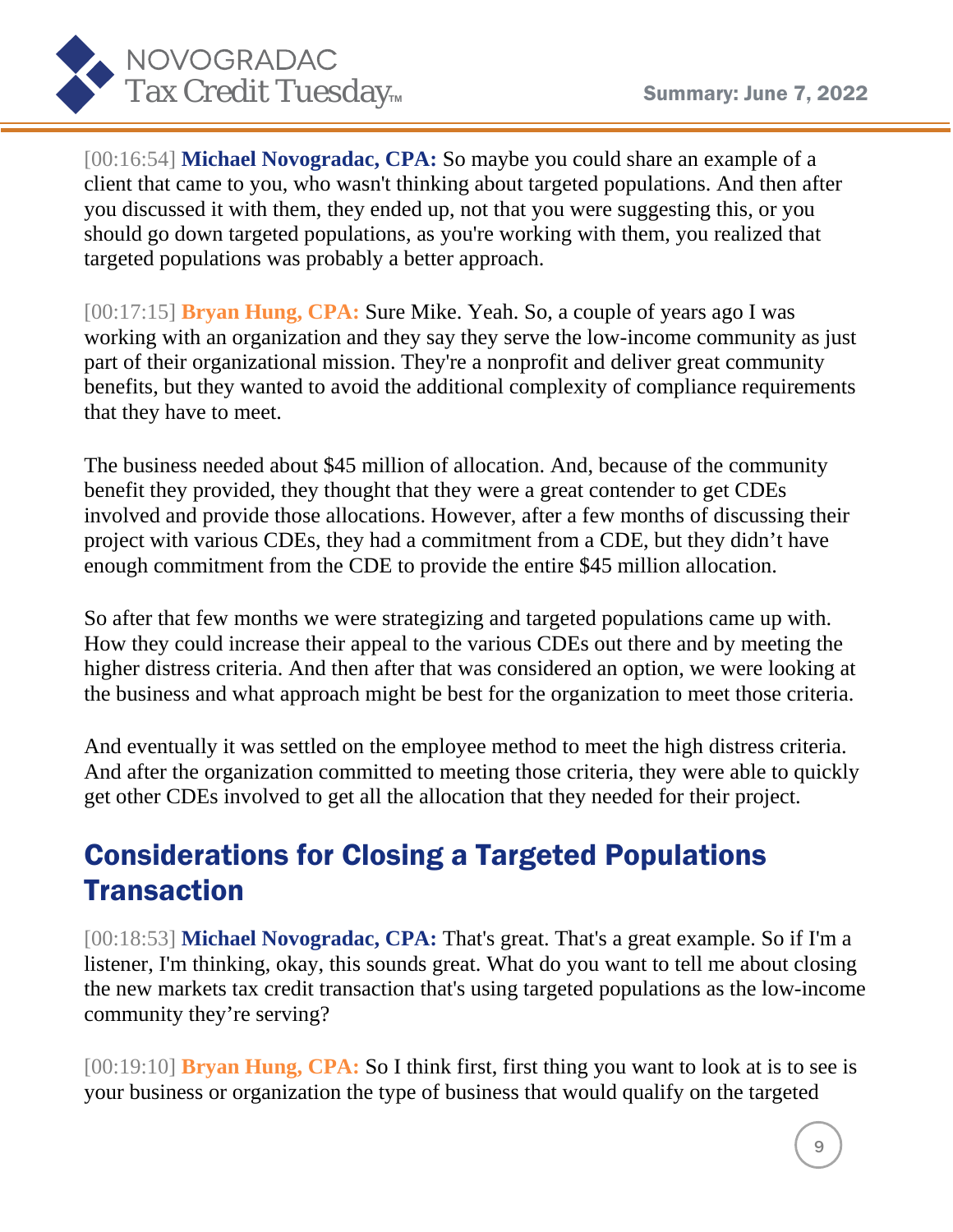

population because there's only three ways of qualifying is either through the gross revenue test, the employee test or the ownership test.

And if you're a nonprofit, there's really no owner. So, if you're looking at gross revenue or employee tests, you have to consider what will be the path of least resistance. And employees, they could cause problems if all you have is higher income-earning employees. And the pool that you're hiring from is all high-income earners or versus gross revenue tests where it's hard to track your customers if they're low-income persons or not.

So the type of business that you have will determine what approach you want to take. And I think I recommend first, if you are going through the employee test first, get a survey of all your existing employees and to see what income level they're at.

And second, really get an experience targeted population accountant or an attorney involved to help you put procedures in place to help you or to also help you tailor your message to employees, well future employees, to get this program implemented into your organization so that CDEs can see that you have a plan for this targeted population requirement and that they have confidence in you meeting the compliance requirements going forward.

#### Compliance Considerations

[00:20:48] **Michael Novogradac, CPA:** So you mentioned compliance, that seems like that's certainly a key with targeted populations because you have these various percentage tests that you need to be monitoring, pretty continuously. So what are some of the ongoing compliance requirements related to targeted populations?

[00:21:06] **Bryan Hung, CPA:** So, it depends on the approach you're taking.

So the targeted population requirements are a commitment. There is going to be compliance reporting that you have to submit to the community development entities that you work with and you're also going to have policies and procedures in place, so if you are using the employee test approach, the compliance is basically you test each employee at the time they're hired and only at the time that they're hired. So the employee can be hired in at a very low level and raise through the ranks all the way to your highest level in your organization and with the pay increases as well. But that wouldn't matter, as long as, at the time they're hired, they meet the low-income person test.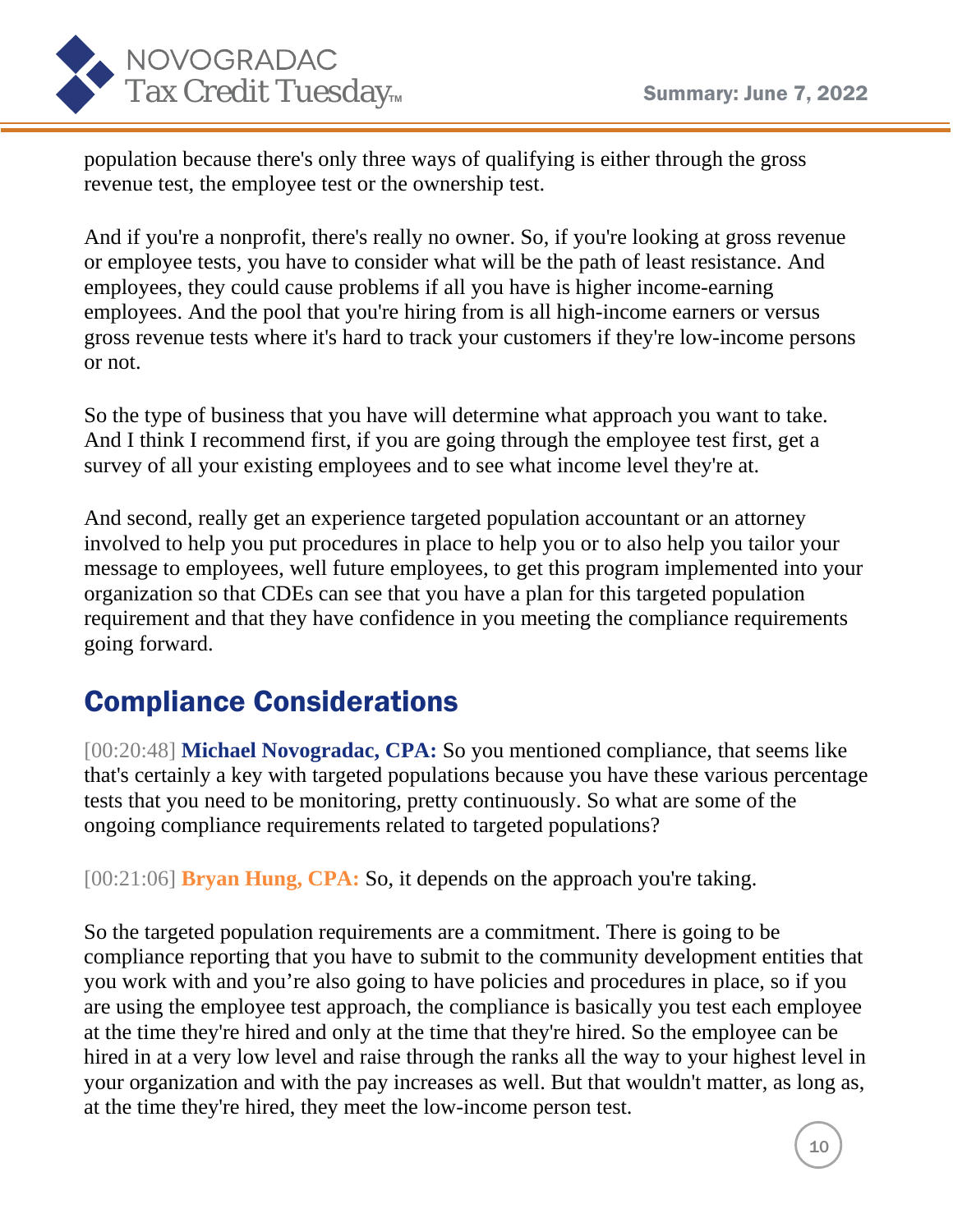

And versus, the other approach is a revenue approach and that approach requires the organization or business to track where they're generating the revenue from. It requires the business to look at if the customers are a low-income person or not. And some businesses that could be very hard to track. And also for certain other types of businesses, for example, health clinics, they might already be tracking those in terms of the lowincome population they're serving. But even in those instances, you do have to make sure that your record keeping is able to separate out the low-income person revenue generation versus non-low-income person revenue generation.

And this has to be verified every single year and a low-income person that might meet that test for revenue generation might not meet it the following year. So they might qualify one year, the next year, they might not versus the employee test where the employee is just qualified at one time when they're hiring.

[00:23:07] **Michael Novogradac, CPA:** Great. Thank you for that. That's also one of the other reasons why the employee test is a little bit more popular than that services or sales test. So thank you for sharing your insights with us today here on targeted populations. I'm sure there are some listeners out there that are going to reach out to you for more information, and their own specific, financing opportunities.

So if you could please share your email address and I will include it in today's show notes.

[00:23:30] **Bryan Hung, CPA:** Sure, Mike. It's Bryan.Hung@novoco.com.

[00:23:44] **Michael Novogradac, CPA:** Great, Bryan, please do stick around for our Off Mike segment of the podcast, where I get to ask you some fun questions not directly related to tax incentives to our listeners.

Please be sure to tune into next week's episode of Tax Credit Tuesday. My partner Frank Buss will be on the podcast to discuss the Financial Accounting Standard Board's new lease standards that were implemented Jan. 1 of this year. These new lease standards can have a major effect on any business with an operating lease.

We're going to break down the consequences for different tax incentive areas such as renewable energy, the new markets tax credit, the historic tax credit and low-income housing tax credit. You can make sure that you're notified of that episode in each week's episode, by following or subscribing to the Tax Credit Tuesday podcast.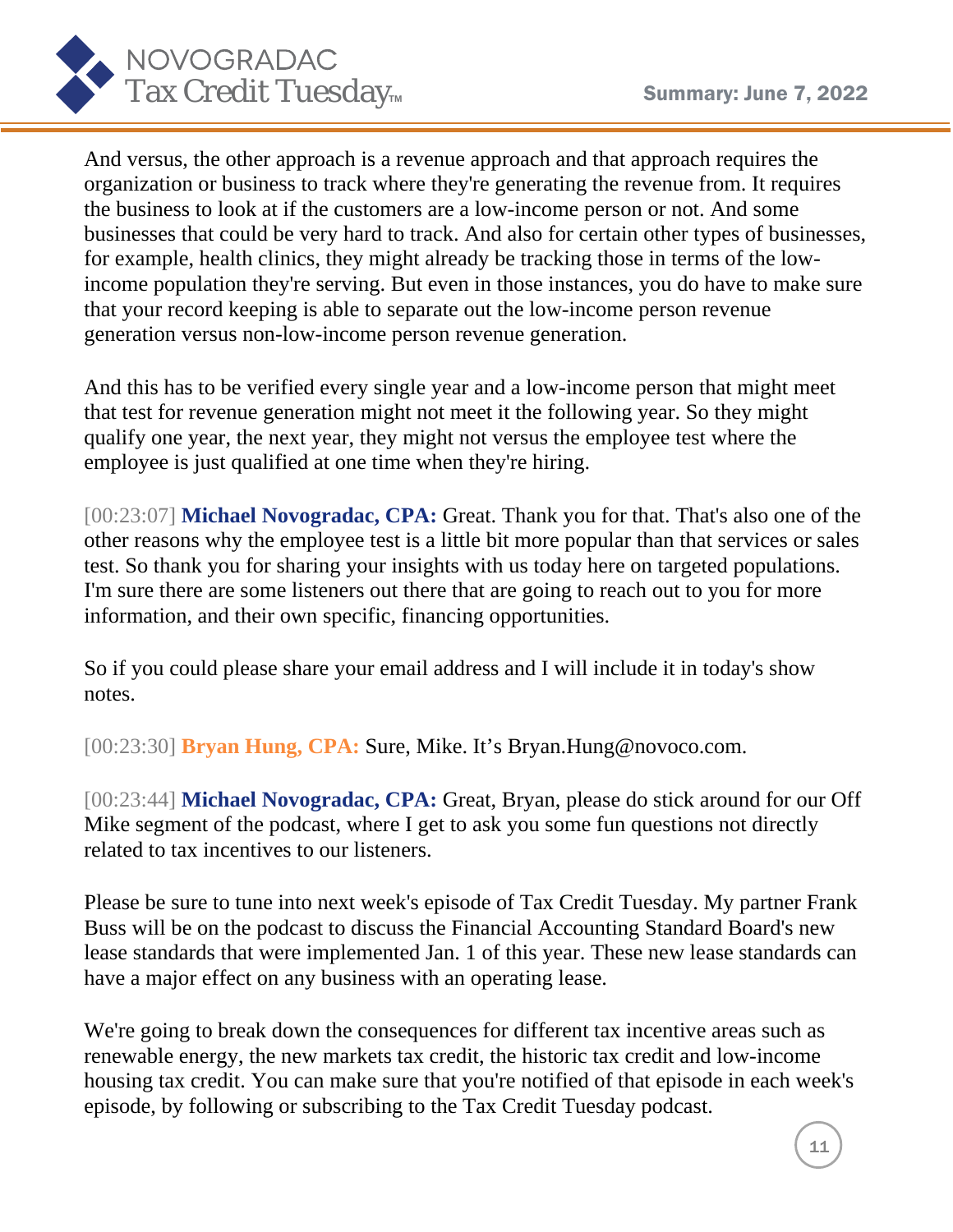

Go to www.novoco.com/podcast to subscribe to and stream the show on our website. You can also follow or subscribe Tax Credit Tuesday on iTunes, Spotify, Google Podcast, Stitcher and Radio Public.

# Off-Mike

[00:24:43] **Michael Novogradac, CPA:** So, now I'm pleased to reach our Off-Mike section where listeners can get some off-topic advice and words of wisdom from our podcast guests.

So, Bryan, let me start with one of my fun questions I always like to ask and that is, what's a productivity tool you find indispensable. And why is it so useful?

[00:25:02] **Bryan Hung, CPA:** Sure. All right. So I think my favorite is probably Excel. I seem to do everything on it. I use it. It's a really flexible tool, and I use it to track everything and also helps me keep organized in terms of basically everything I do. But at the same time, it's also complex enough where I can create complex financial models with it. And I think just the flexibility that it offers it's probably the most valuable tool I have in terms of keeping organized and producing work.

[00:25:36] **Michael Novogradac, CPA:** Is that generally one workbook, one sheet, multiple workbooks?

[00:25:37] **Bryan Hung, CPA:** I create multiple workbooks depending on the different categories of things. Certain things might have different sheets. And, so even my personal finances, I keep track on Excel and I just have different tabs with different things.

[00:25:50] **Michael Novogradac, CPA:** No, that's a very interesting, so let me go to my next favorite of the three and that's your favorite work-life balance tip.

[00:26:02] **Bryan Hung, CPA:** I think the thing I realized that provides me the best work life balance is putting my phone down when I'm not working when I'm spending time with my family. I think technology these days makes it so convenient for us to, I guess, be connected, that sometimes that I feel like I'm always on my phone. So I've learned to put it down and make a conscious effort to be in the moment. And enjoy life when I'm not working.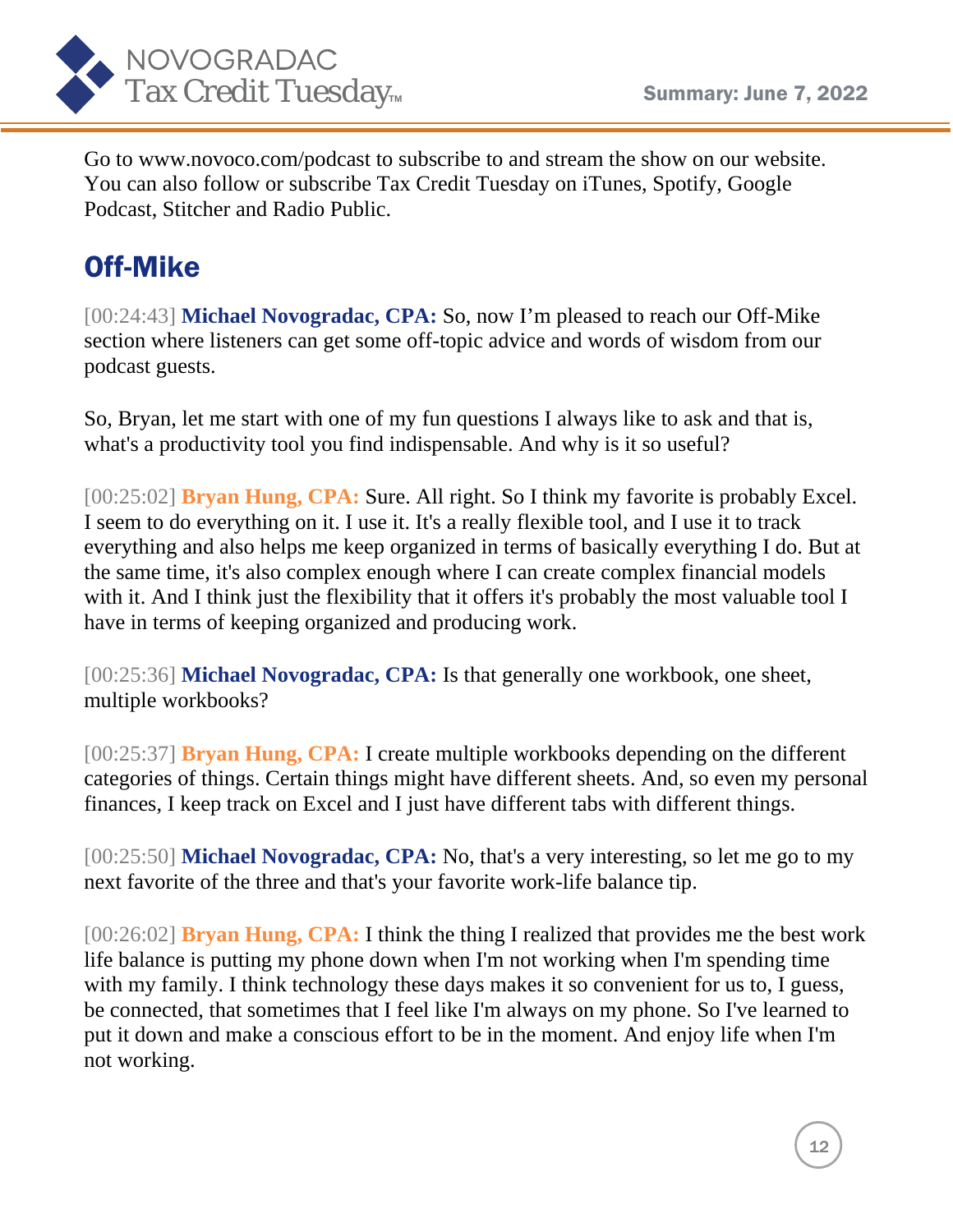

[00:26:33] **Michael Novogradac, CPA:** And then the last one here is what book is on your summer reading list and why?

[00:26:41] **Bryan Hung, CPA:** So I've been wanting to read "Deception Point" by Dan Brown. I'm a huge fan of "The Da Vinci Code" and "Angels and Demons" books that he wrote years back and the way that he uses landmarks, secrets related to landmarks.

I just find them really fun. And, and it's, I love learning what the mystery was about at the end.

[00:27:05] **Michael Novogradac, CPA:** No, it sounds really interesting. Are you a Kindle or the hard book or paperback?

[00:27:10] **Bryan Hung, CPA:** iPad.

[00:27:12] **Michael Novogradac, CPA:** So iPad Kindle or iPad Apple Book?

[00:27:16] **Bryan Hung, CPA:** Apple Book.

[00:27:17] **Michael Novogradac, CPA:** Okay. I'm an iPad person, but I end up using Kindle on iPad. It's probably not as bad as having an aol.com email address.

[00:27:30] **Bryan Hung, CPA:** Are they still around?

[00:27:33] **Michael Novogradac, CPA:** Yeah, Amazon is still around. Thank you very much. Thank you, Bryan. Thank you for joining me on the podcast. I look forward to having you back as a guest in the future. And to our listeners, I'm Mike Novogradac. Thanks for listening.